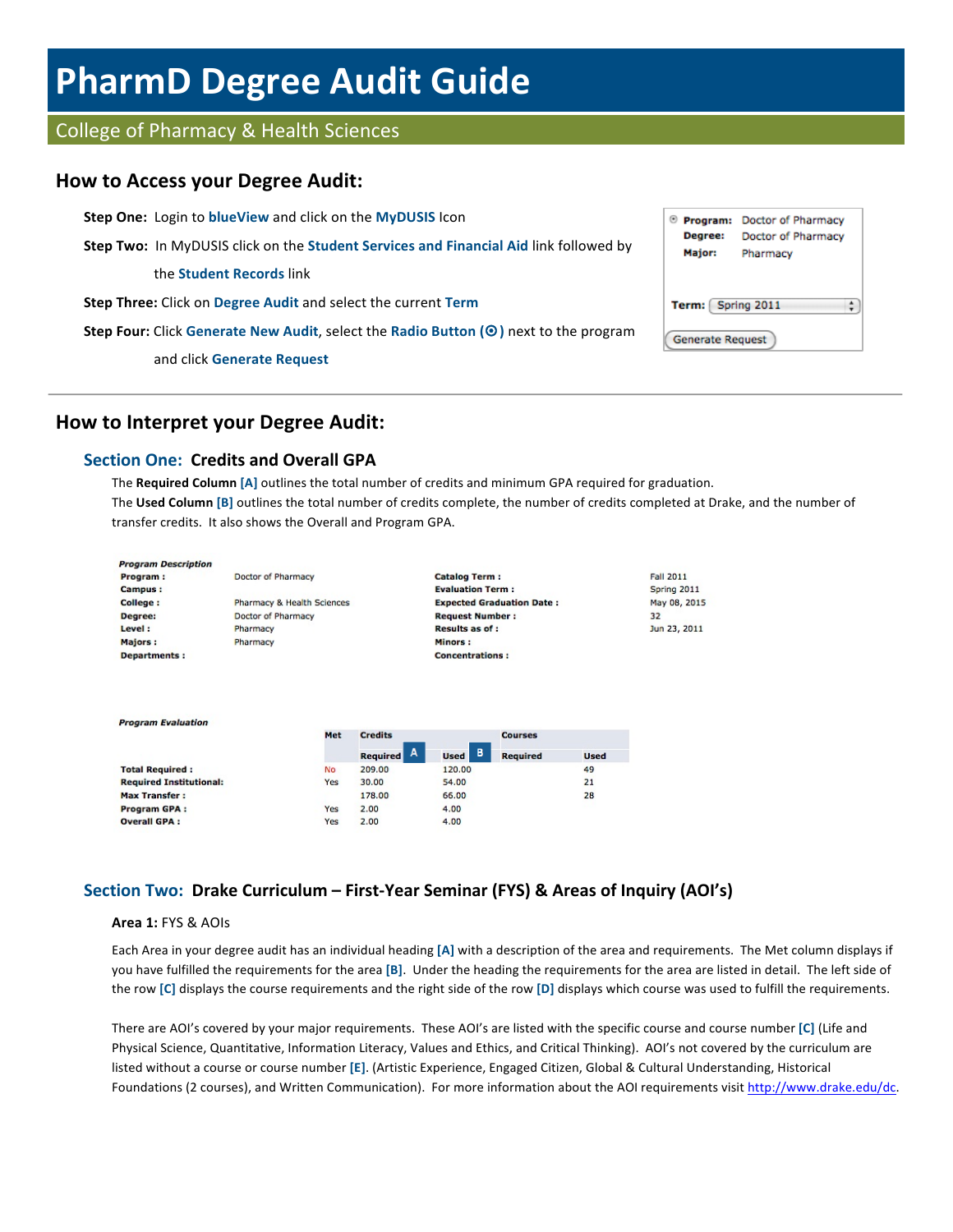|                                                                                                                                                                                                                                                                                            |           | <b>Area Requirements</b>              |                 |                    |             |         |          |     |                 |                                   |             |                 |                                                          |              |              |           |        |
|--------------------------------------------------------------------------------------------------------------------------------------------------------------------------------------------------------------------------------------------------------------------------------------------|-----------|---------------------------------------|-----------------|--------------------|-------------|---------|----------|-----|-----------------|-----------------------------------|-------------|-----------------|----------------------------------------------------------|--------------|--------------|-----------|--------|
|                                                                                                                                                                                                                                                                                            |           |                                       |                 |                    |             |         |          | Met | <b>Credits</b>  |                                   |             | <b>Courses</b>  |                                                          |              |              |           |        |
|                                                                                                                                                                                                                                                                                            |           | Area : Drake Curriculum-FYS/AOI-Pharm |                 |                    |             |         |          |     | <b>Required</b> |                                   | <b>Used</b> | <b>Required</b> | <b>Used</b>                                              |              |              |           |        |
|                                                                                                                                                                                                                                                                                            |           | <b>Total Required:</b>                |                 |                    |             |         |          | No  |                 |                                   | 29.00       | 14              | 10                                                       |              |              |           |        |
| <b>Area Description</b><br>To view course listings, see www.drake.edu/dc (AOI listing).<br><b>Detail Requirements</b><br>B<br>Met Condition Rule Subject Attribute Low High Required Credits Required Courses Term<br><b>Attribute Credits Grade Source</b><br><b>Subject Course Title</b> |           |                                       |                 |                    |             |         |          |     |                 |                                   |             |                 |                                                          |              |              |           |        |
|                                                                                                                                                                                                                                                                                            |           |                                       |                 |                    |             |         |          |     |                 |                                   |             |                 |                                                          |              |              |           |        |
|                                                                                                                                                                                                                                                                                            |           |                                       |                 |                    |             |         |          |     |                 |                                   |             |                 |                                                          |              |              |           |        |
|                                                                                                                                                                                                                                                                                            | Yes       |                                       |                 | <b>BIO</b>         | LIFE        |         | 012 013  |     |                 | 201410 BIO                        |             | 012             | GENERAL/PRE-PROFESSIONAL BIO I                           | LIFE         | 3.00         | в         | н      |
|                                                                                                                                                                                                                                                                                            |           | Yes AND                               | c.              | <b>CHEM</b>        | PHSC        |         | 001 001L | 2   | D               | 201410 CHEM<br><b>201510 CHEM</b> |             | 001<br>098      | <b>GEN CHEMISTRY I</b><br><b>ORGANIC CHEMISTRY LAB I</b> | PHSC<br>PHSC | 3.00<br>1.00 | в         | н<br>R |
|                                                                                                                                                                                                                                                                                            |           | Yes AND                               |                 | <b>FYS</b>         |             | $0 - -$ | 099      | 1   |                 | 201410 FYS                        |             | 016             | <b>SCIENCE AND PUBLIC DISCOURSE</b>                      |              | 3.00         | А         | н      |
|                                                                                                                                                                                                                                                                                            |           | Yes AND                               |                 | <b>MATH</b>        | <b>QUAN</b> |         | 050 100  |     |                 | 201420 MATH                       |             | 050             | <b>CALCULUS I</b>                                        | <b>OUAN</b>  | 4.00         | А         | н      |
|                                                                                                                                                                                                                                                                                            | No        | <b>AND</b>                            |                 | <b>PHAR</b>        | <b>INFO</b> | 145     |          | 1   |                 |                                   |             |                 |                                                          |              |              |           |        |
|                                                                                                                                                                                                                                                                                            | <b>No</b> | <b>AND</b>                            |                 | <b>PHAR</b>        | <b>VE</b>   | 162     |          |     |                 |                                   |             |                 |                                                          |              |              |           |        |
|                                                                                                                                                                                                                                                                                            |           | Yes AND                               |                 | <b>STAT</b>        | <b>CRIT</b> | 060     |          |     |                 | 201410 STAT                       |             | 060             | STATISTICS FOR THE LIFE SCI                              | <b>CRIT</b>  | 3.00         | <b>TR</b> | т      |
|                                                                                                                                                                                                                                                                                            |           | Yes AND                               |                 | ARTS or MUS (3 cr) |             |         |          |     |                 | 201510 ENG                        |             | 041             | <b>INTRO TO FILM STUDY</b>                               | <b>ARTS</b>  | 3.00         |           | R      |
|                                                                                                                                                                                                                                                                                            | No        | ANI<br><b>D</b>                       | CITZ AOI        |                    |             |         |          |     |                 |                                   |             |                 |                                                          |              |              |           |        |
|                                                                                                                                                                                                                                                                                            |           | ÷<br>Yes ANI                          | <b>GLOB AOI</b> |                    |             |         |          |     |                 | 201410 SCSG                       |             | 002             | <b>HUMAN GEOGRAPHY</b>                                   | <b>GLOB</b>  | 3.00         | c         | н      |
|                                                                                                                                                                                                                                                                                            | <b>No</b> | <b>AND</b>                            | <b>HISF AOI</b> |                    |             |         |          |     |                 | 201420 HIST                       |             | 002             | PASSAGES SINCE 1750                                      | $HI-B$       | 3.00         | в         | н      |
|                                                                                                                                                                                                                                                                                            |           | Yes AND                               | WRIT AOI        |                    |             |         |          |     |                 | 201410 ENG                        |             | $0 - -$         | SEMINAR IN READING & WRITING                             | WRIT         | 3.00         | <b>TR</b> | т      |
|                                                                                                                                                                                                                                                                                            |           |                                       |                 |                    |             |         |          |     |                 |                                   |             |                 | <b>Total Credits and GPA:</b>                            |              | 29.00        | 3.21      |        |

## **Section Three: Pre-Pharmacy Requirements**

## Area 2: Pre-Pharmacy Math/ Science Requirements

Pre-Pharmacy Math/ Science and Non-Math/Science Requirements prerequisite coursework required for admission to the Professional Pharmacy Program. To view Pre-Pharmacy/PharmD Curriculum Guide is available at http://www.drake.edu/cphs/programs/.

| <b>Area Requirements</b>         |     |                |             |                 |             |
|----------------------------------|-----|----------------|-------------|-----------------|-------------|
|                                  | Met | <b>Credits</b> |             | <b>Courses</b>  |             |
| Area : Pre-Pharmacy Math/Science |     | Required       | <b>Used</b> | <b>Required</b> | <b>Used</b> |
| <b>Total Required:</b>           | Yes |                | 34.00       | 15              |             |

| <b>Detail Requirements</b> |                         |      |                                                                                                           |                    |      |                                    |                                       |            |           |              |
|----------------------------|-------------------------|------|-----------------------------------------------------------------------------------------------------------|--------------------|------|------------------------------------|---------------------------------------|------------|-----------|--------------|
|                            |                         |      | Met Condition Rule Subject Attribute Low High Required Credits Required Courses Term Subject Course Title |                    |      |                                    | <b>Attribute Credits Grade Source</b> |            |           |              |
| Yes                        | <b>BIO</b>              | 012  |                                                                                                           | 201110 BIO         | 012  | GENERAL/PRE-PROFESSIONAL BIO I     |                                       | 3.00       | <b>TR</b> | . т          |
| <b>Yes AND</b>             | <b>BIO</b>              | 012L |                                                                                                           | 201110 BIO         | 012L | GEN/PRE-PROF BIO I LAB             |                                       | 1.00       | <b>TR</b> | ா            |
| <b>Yes AND</b>             | <b>BIO</b>              | 013  |                                                                                                           | 201110 BIO         | 013  | <b>GEN/PRE-PROFESSIONAL BIO II</b> |                                       | 3.00       | <b>TR</b> | -т           |
| Yes AND                    | <b>BIO</b>              | 013L |                                                                                                           | 201110 BIO         | 013L | <b>GEN/PRE-PRO BIOLOGY II LAB</b>  |                                       | 1.00       | <b>TR</b> | $\mathbf{T}$ |
| Yes AND                    | <b>CHEM</b>             | 001  |                                                                                                           | <b>201110 CHEM</b> | 001  | <b>GEN CHEMISTRY I</b>             |                                       | 3.00       | <b>TR</b> | $\mathbf{T}$ |
| <b>Yes AND</b>             | <b>CHEM</b>             | 002  |                                                                                                           | <b>201110 CHEM</b> | 002  | <b>GEN CHEMISTRY II</b>            |                                       | 3.00       | <b>TR</b> | $\mathbf{T}$ |
| <b>Yes AND</b>             | <b>CHEM</b>             | 003  |                                                                                                           | <b>201110 CHEM</b> | 003  | <b>GENERAL CHEM LAB I</b>          |                                       | 1.00       | <b>TR</b> | T            |
| <b>Yes AND</b>             | <b>CHEM</b>             | 004  |                                                                                                           | <b>201110 CHEM</b> | 004  | <b>GENERAL CHEM LAB II</b>         |                                       | 1.00       | <b>TR</b> | T            |
| Yes AND                    | <b>CHEM</b>             | 108  |                                                                                                           | <b>201110 CHEM</b> | 108  | <b>ORGANIC CHEMISTRY II</b>        |                                       | 3.00       | <b>TR</b> | T            |
| Yes AND                    | <b>CHEM</b>             | 110  |                                                                                                           | <b>201110 CHEM</b> | 110  | ORGANIC CHEM LAB II                |                                       | 1.00       | <b>TR</b> | $\mathbf{T}$ |
| Yes AND                    | <b>MATH</b>             | 050  |                                                                                                           | 201110 MATH        | 050  | <b>CALCULUS I</b>                  |                                       | 4.00       | <b>TR</b> | $\mathbf{T}$ |
| <b>Yes AND</b>             | BIO 095 or BIO 103      |      |                                                                                                           | 201110 BIO         | 095  | MEDICAL MICROBIOLOGY               |                                       | 3.00       | <b>TR</b> | $\mathbf{T}$ |
| Yes AND                    | ORGANIC I               |      |                                                                                                           | <b>201110 CHEM</b> | 107  | <b>ORGANIC CHEMISTRY I</b>         |                                       | 3.00       | TR        | т            |
| Yes AND                    | ORGANIC I LAB           |      |                                                                                                           | <b>201110 CHEM</b> | 109  | <b>ORGANIC CHEM LAB I</b>          |                                       | 1.00       | <b>TR</b> | $\mathbf{T}$ |
| Yes AND                    | STAT 060 or PSY 011/015 |      |                                                                                                           | <b>201110 STAT</b> | 060  | STATISTICS FOR THE LIFE SCI        |                                       | 3.00       | <b>TR</b> | $\mathbf{T}$ |
|                            |                         |      |                                                                                                           |                    |      | <b>Total Credits and GPA:</b>      |                                       | 34.00 0.00 |           |              |

## Area 3: Pre-Pharmacy Non-Math/Science Requirements

| <b>Area Requirements</b>                   |             |                                                                                                           |           |                       |                    |             |                 |                                    |                                       |      |           |                |
|--------------------------------------------|-------------|-----------------------------------------------------------------------------------------------------------|-----------|-----------------------|--------------------|-------------|-----------------|------------------------------------|---------------------------------------|------|-----------|----------------|
|                                            |             |                                                                                                           |           | <b>Credits</b><br>Met |                    |             | <b>Courses</b>  |                                    |                                       |      |           |                |
| <b>Area: Pre-pharmacy Required Courses</b> |             |                                                                                                           |           | <b>Required</b>       |                    | <b>Used</b> | <b>Required</b> | <b>Used</b>                        |                                       |      |           |                |
| <b>Total Required:</b>                     |             |                                                                                                           | <b>No</b> |                       |                    | 7.50        | 6               | 5                                  |                                       |      |           |                |
|                                            |             |                                                                                                           |           |                       |                    |             |                 |                                    |                                       |      |           |                |
|                                            |             |                                                                                                           |           |                       |                    |             |                 |                                    |                                       |      |           |                |
| <b>Area Description</b>                    |             |                                                                                                           |           |                       |                    |             |                 |                                    |                                       |      |           |                |
| Required courses for pre-pharmacy          |             |                                                                                                           |           |                       |                    |             |                 |                                    |                                       |      |           |                |
|                                            |             |                                                                                                           |           |                       |                    |             |                 |                                    |                                       |      |           |                |
| <b>Detail Requirements</b>                 |             |                                                                                                           |           |                       |                    |             |                 |                                    |                                       |      |           |                |
|                                            |             | Met Condition Rule Subject Attribute Low High Required Credits Required Courses Term Subject Course Title |           |                       |                    |             |                 |                                    | <b>Attribute Credits Grade Source</b> |      |           |                |
| Yes                                        | PHAR        | 011                                                                                                       |           |                       | <b>201110 PHAR</b> |             | 011             | <b>CAPS I: COLLEGE CONNECTIONS</b> |                                       | 0.50 | <b>TR</b> | п.             |
| Yes AND                                    | PHAR        | 031                                                                                                       |           |                       | <b>201110 PHAR</b> |             | 031             | CAPS II: COMMUNITY CONNECTIONS     |                                       | 0.50 | <b>TR</b> | T              |
| Yes AND                                    | <b>PHAR</b> | 051                                                                                                       |           |                       |                    |             |                 |                                    |                                       |      |           |                |
|                                            |             |                                                                                                           |           |                       | <b>201210 PHAR</b> |             | 051             | CAPS III: PROF CONNECTIONS         |                                       | 0.50 |           | R              |
| No AND                                     | PHAR        | 071                                                                                                       |           |                       |                    |             |                 |                                    |                                       |      |           |                |
| Yes AND                                    | <b>RHET</b> | 073                                                                                                       |           |                       | <b>201110 SCSR</b> |             | 073             | <b>PUBLIC SPEAKING</b>             |                                       | 3.00 | <b>TR</b> | . т            |
| Yes AND                                    | <b>WRIT</b> |                                                                                                           |           |                       | <b>201110 ENG</b>  |             | $0-$            | <b>ENG LOWER DIVISION</b>          | <b>WRIT</b>                           | 3.00 | <b>TR</b> | $\mathbf \tau$ |
|                                            |             |                                                                                                           |           |                       |                    |             |                 | <b>Total Credits and GPA:</b>      |                                       | 7.50 | 0.00      |                |

## **Section Four: Pharmacy Requirements**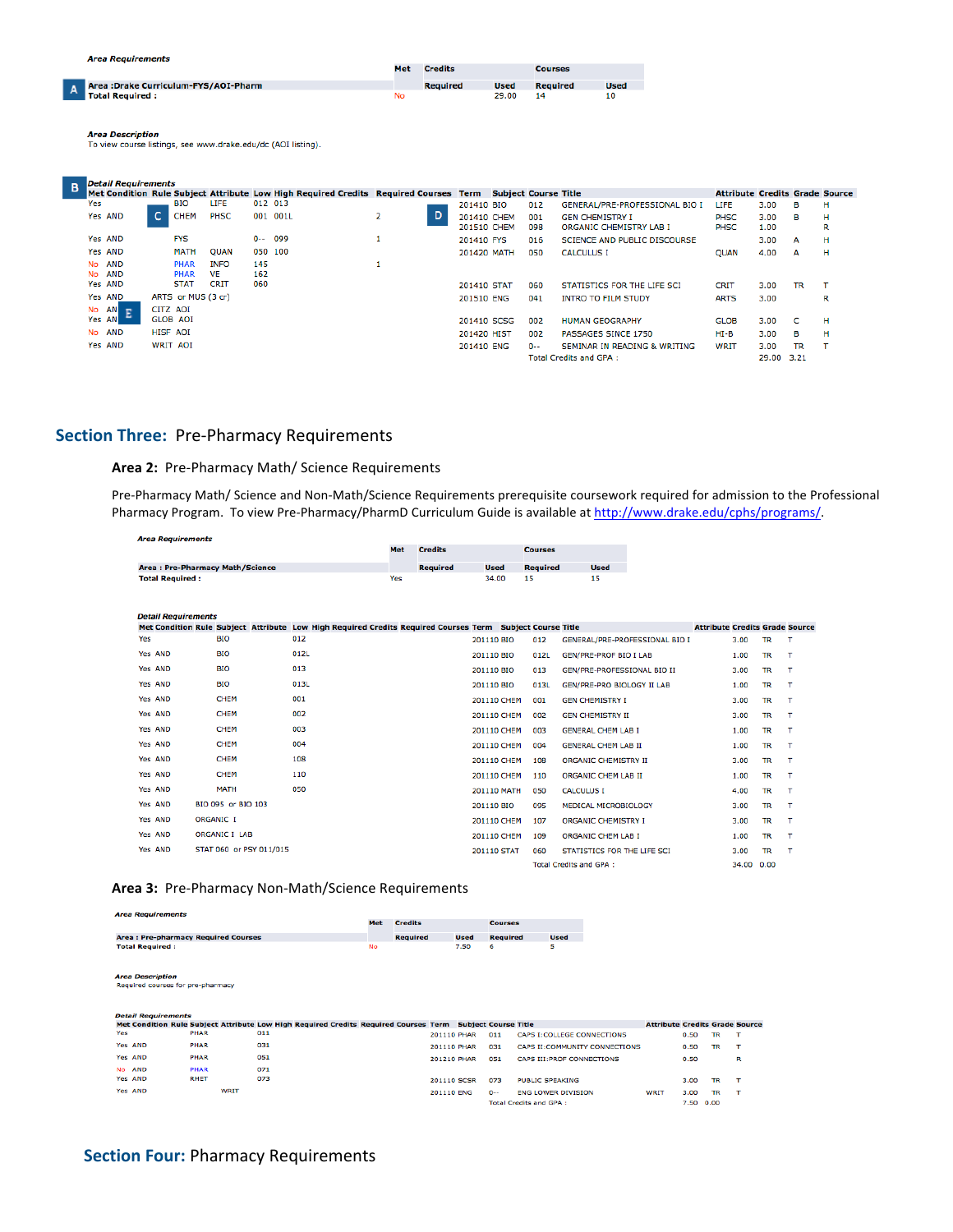## **Area 4:**  P1 – P3 Requirements

The required courses for the pharmacy program are displayed by program year (P1, P2, P3, P4).

|                | <b>Area Requirements</b>   |             |                               |      |            |                                                                                                           |                              |             |                         |                 |      |                                         |                        |                                       |                             |      |   |
|----------------|----------------------------|-------------|-------------------------------|------|------------|-----------------------------------------------------------------------------------------------------------|------------------------------|-------------|-------------------------|-----------------|------|-----------------------------------------|------------------------|---------------------------------------|-----------------------------|------|---|
|                | <b>Area: P1 Courses</b>    |             |                               |      |            | <b>Required</b>                                                                                           | <b>Used</b>                  |             | <b>Required</b>         |                 |      | <b>Used</b>                             |                        |                                       |                             |      |   |
|                |                            |             |                               |      |            |                                                                                                           |                              |             |                         |                 |      |                                         |                        |                                       |                             |      |   |
|                |                            |             |                               |      |            |                                                                                                           |                              |             |                         |                 |      |                                         |                        |                                       |                             |      |   |
|                | <b>Detail Requirements</b> |             |                               |      |            |                                                                                                           |                              |             |                         |                 |      |                                         |                        |                                       |                             |      |   |
|                |                            |             |                               |      |            | Met Condition Rule Subject Attribute Low High Required Credits Required Courses Term Subject Course Title |                              |             |                         |                 |      |                                         |                        | <b>Attribute Credits Grade Source</b> |                             |      |   |
| Yes            |                            | PHAR        |                               | 125  |            |                                                                                                           |                              |             | 201110 PHAR             |                 | 125  | PHYSIOLOGY                              |                        |                                       | 4.00                        | А    | н |
| <b>Yes AND</b> |                            | PHAR        |                               | 130  |            |                                                                                                           |                              |             | <b>201110 PHAR</b>      |                 | 130  | <b>BIOCHEMISTRY</b>                     |                        |                                       | 4.00                        | A    | н |
| Yes AND        |                            | PHAR        |                               | 131  |            |                                                                                                           |                              |             | 201110 PHAR             |                 | 131  | <b>INTRODUCTION TO PHARM SCIENCES</b>   |                        |                                       | 3.00                        | A    | н |
| No.            | <b>AND</b>                 | PHAR        |                               | 132  |            |                                                                                                           |                              |             |                         |                 |      |                                         |                        |                                       |                             |      |   |
| No.            | <b>AND</b>                 | PHAR        |                               | 132D |            |                                                                                                           |                              |             |                         |                 |      |                                         |                        |                                       |                             |      |   |
| No AND         |                            | PHAR        |                               | 133  |            |                                                                                                           |                              |             |                         |                 |      |                                         |                        |                                       |                             |      |   |
| No AND         |                            | <b>PHAR</b> |                               | 133D |            |                                                                                                           |                              |             |                         |                 |      |                                         |                        |                                       |                             |      |   |
| Yes AND        |                            | <b>PHAR</b> |                               | 138  |            |                                                                                                           |                              |             | 201120 PHAR             |                 | 138  | PHARMACEUTICAL CALCULATIONS             |                        |                                       | 2.00                        | A    | н |
| Yes AND        |                            | PHAR        |                               | 140  |            |                                                                                                           |                              |             | <b>201120 PHAR</b>      |                 | 140  | PHARMACEUTICS I                         |                        |                                       | 2.00                        | A    | н |
| <b>Yes AND</b> |                            | PHAR        |                               | 144  |            |                                                                                                           |                              |             | <b>201210 PHAR</b>      |                 | 144  | <b>BASIC PHARMACY SKILLS &amp; APPL</b> |                        |                                       | 2.00                        |      | R |
| No AND         |                            | PHAR        |                               | 145  |            |                                                                                                           |                              |             |                         |                 |      |                                         |                        |                                       |                             |      |   |
| Yes AND        |                            | PHAR        |                               | 161  |            |                                                                                                           |                              |             | 201210 PHAR             |                 | 161  | INTRO TO PHARMACEUTICAL CARE            |                        |                                       | 2.00                        |      | R |
| No AND         |                            | <b>PHAR</b> |                               | 171  |            |                                                                                                           |                              |             |                         |                 |      |                                         |                        |                                       |                             |      |   |
|                |                            |             |                               |      |            |                                                                                                           |                              |             |                         |                 |      | <b>Total Credits and GPA:</b>           |                        |                                       | 19.00                       | 4.00 |   |
|                |                            |             |                               |      |            |                                                                                                           |                              |             |                         |                 |      |                                         |                        |                                       |                             |      |   |
|                |                            |             |                               |      |            |                                                                                                           |                              |             |                         |                 |      |                                         |                        |                                       |                             |      |   |
|                |                            |             |                               |      |            |                                                                                                           |                              |             |                         |                 |      |                                         |                        |                                       |                             |      |   |
|                | <b>Area Requirements</b>   |             |                               |      |            |                                                                                                           |                              |             |                         |                 |      |                                         |                        |                                       |                             |      |   |
|                |                            |             |                               |      | <b>Met</b> | <b>Credits</b>                                                                                            |                              |             |                         | <b>Courses</b>  |      |                                         |                        |                                       |                             |      |   |
|                | <b>Area: P2 Courses</b>    |             |                               |      |            | <b>Required</b>                                                                                           |                              | <b>Used</b> |                         | <b>Required</b> |      | <b>Used</b>                             |                        |                                       |                             |      |   |
|                | <b>Total Required:</b>     |             |                               |      | <b>No</b>  |                                                                                                           |                              | O           | 12                      |                 |      | $\circ$                                 |                        |                                       |                             |      |   |
|                |                            |             |                               |      |            |                                                                                                           |                              |             |                         |                 |      |                                         |                        |                                       |                             |      |   |
|                | <b>Detail Requirements</b> |             |                               |      |            |                                                                                                           |                              |             |                         |                 |      |                                         |                        |                                       |                             |      |   |
|                | <b>Met Condition</b>       |             | <b>Rule Subject Attribute</b> |      | Low        |                                                                                                           | <b>High Required Credits</b> |             | <b>Required Courses</b> |                 | Term | <b>Subject Course</b>                   | <b>Title Attribute</b> |                                       | <b>Credits Grade Source</b> |      |   |
| Me             |                            |             | <b>DIAND</b>                  |      | 124        |                                                                                                           |                              |             |                         |                 |      |                                         |                        |                                       |                             |      |   |

|    |            | <b>PERMIT</b> | 1.34 |
|----|------------|---------------|------|
| No | <b>AND</b> | PHAR          | 134D |
| No | <b>AND</b> | PHAR          | 135  |
| No | <b>AND</b> | PHAR          | 135D |
| No | <b>AND</b> | PHAR          | 141  |
| No | <b>AND</b> | <b>PHAR</b>   | 142  |
| No | <b>AND</b> | PHAR          | 143  |
| No | <b>AND</b> | PHAR          | 154  |
| No | <b>AND</b> | <b>PHAR</b>   | 155  |
| No | <b>AND</b> | PHAR          | 169  |
| No | <b>AND</b> | PHAR          | 172  |
| No | AND        | PHAR          | 190  |

|           | <b>Area Requirements</b>   |  |                     |                  |            |                                  |             |                         |             |                               |                                     |                |                     |
|-----------|----------------------------|--|---------------------|------------------|------------|----------------------------------|-------------|-------------------------|-------------|-------------------------------|-------------------------------------|----------------|---------------------|
|           |                            |  |                     |                  | <b>Met</b> | <b>Credits</b>                   |             | <b>Courses</b>          |             |                               |                                     |                |                     |
|           | <b>Area: P3 Courses</b>    |  |                     |                  |            | <b>Required</b>                  | <b>Used</b> | <b>Required</b>         | <b>Used</b> |                               |                                     |                |                     |
|           | <b>Total Required:</b>     |  |                     |                  | <b>No</b>  |                                  | 0           | 7                       | 0           |                               |                                     |                |                     |
|           |                            |  |                     |                  |            |                                  |             |                         |             |                               |                                     |                |                     |
|           |                            |  |                     |                  |            |                                  |             |                         |             |                               |                                     |                |                     |
|           | <b>Detail Requirements</b> |  |                     |                  |            |                                  |             |                         |             |                               |                                     |                |                     |
|           | <b>Met Condition</b>       |  | <b>Rule Subject</b> | <b>Attribute</b> |            | <b>Low High Required Credits</b> |             | <b>Required Courses</b> |             |                               | Term Subject Course Title Attribute | <b>Credits</b> | <b>Grade Source</b> |
| <b>No</b> |                            |  | PHAR                |                  | 162        |                                  |             |                         |             |                               |                                     |                |                     |
| No        | <b>AND</b>                 |  | PHAR                |                  | 173        |                                  |             |                         |             |                               |                                     |                |                     |
| No        | <b>AND</b>                 |  | PHAR                |                  | 174        |                                  |             |                         |             |                               |                                     |                |                     |
| No        | <b>AND</b>                 |  | PHAR                |                  | 184        |                                  |             |                         |             |                               |                                     |                |                     |
| No        | <b>AND</b>                 |  | PHAR                |                  | 185        |                                  |             |                         |             |                               |                                     |                |                     |
| No        | <b>AND</b>                 |  | PHAR                |                  | 191        |                                  |             |                         |             |                               |                                     |                |                     |
| No        | <b>AND</b>                 |  | PHAR                |                  | 192        |                                  |             |                         |             |                               |                                     |                |                     |
|           |                            |  |                     |                  |            |                                  |             |                         |             | <b>Total Credits and GPA:</b> |                                     | $0\quad 0.00$  |                     |

## Area 5: Professional Pharmacy Electives (6 credits required)

Professional Pharmacy Electives are upper-level courses that allow students to focus on specific topics within pharmacy or courses in one of the dual-degree programs. Courses with the P-EL attribute or courses from the LAW, MBA or MPA program are considered Professional Pharmacy Electives.

| <b>Area Requirements</b>                    |            |      |                                                                                      |             |                 |             |                             |                               |                                       |               |   |
|---------------------------------------------|------------|------|--------------------------------------------------------------------------------------|-------------|-----------------|-------------|-----------------------------|-------------------------------|---------------------------------------|---------------|---|
|                                             |            |      |                                                                                      | Met         | <b>Credits</b>  |             | <b>Courses</b>              |                               |                                       |               |   |
| <b>Area: Professional Pharmacy Elective</b> |            |      |                                                                                      |             | <b>Required</b> | <b>Used</b> | <b>Required</b>             | <b>Used</b>                   |                                       |               |   |
| <b>Total Required:</b>                      |            |      |                                                                                      | No          | 6.00            | 3.00        |                             | ш                             |                                       |               |   |
|                                             |            |      |                                                                                      |             |                 |             |                             |                               |                                       |               |   |
|                                             |            |      |                                                                                      |             |                 |             |                             |                               |                                       |               |   |
| <b>Detail Requirements</b>                  |            |      |                                                                                      |             |                 |             |                             |                               |                                       |               |   |
|                                             |            |      | Met Condition Rule Subject Attribute Low High Required Credits Required Courses Term |             |                 |             | <b>Subject Course Title</b> |                               | <b>Attribute Credits Grade Source</b> |               |   |
| Yes                                         | LAW        |      |                                                                                      | 0           |                 |             |                             |                               |                                       |               |   |
| Yes AND                                     | <b>MBA</b> |      |                                                                                      | 0           |                 |             |                             |                               |                                       |               |   |
| Yes AND                                     | <b>MPA</b> |      |                                                                                      | $\mathbf 0$ |                 |             |                             |                               |                                       |               |   |
| Yes AND                                     |            | P-EL |                                                                                      | 0           |                 | 201210 PHAR | 119                         | TOPICS-NEUROPHARMACOLOGY      | P-EL                                  | 3.00          | R |
|                                             |            |      |                                                                                      |             |                 |             |                             | <b>Total Credits and GPA:</b> |                                       | $3.00$ $0.00$ |   |

#### **Area 6:**  P4 Requirements